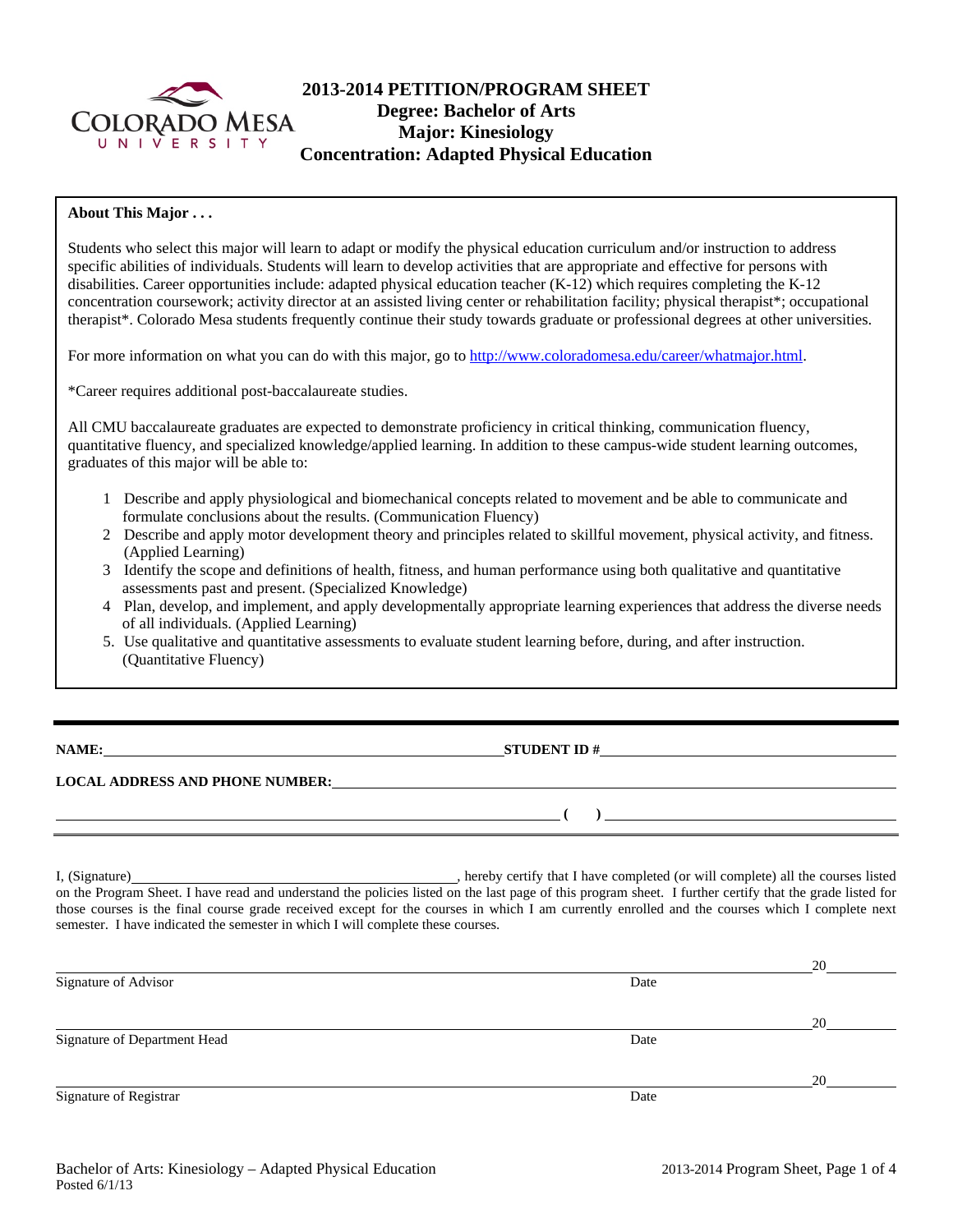#### **Students should work closely with a faculty advisor when selecting and scheduling courses prior to registration.**

Degree Requirements:

- 120 semester hours total (A minimum of 28 taken at CMU in no fewer than two semesters).
- 40 upper division credits (A minimum of 15 taken at the 300-400 course levels within the major at CMU).
- 2.00 cumulative GPA or higher in all CMU coursework
- Pre-collegiate courses (usually numbered below 100) cannot be used for graduation.
- When filling out the program sheet a course can be used only once.
- A student must follow the CMU graduation requirements either from 1) the program sheet for the major in effect at the time the student officially declares a major; or 2) a program sheet for the major approved for a year subsequent to the year during which the student officially declares the major and is approved for the student by the department head. Because a program may have requirements specific to the degree, the student should check with the faculty advisor for additional criteria. It is the student's responsibility to be aware of, and follow, all requirements for the degree being pursued. Any exceptions or substitutions must be approved by the student's faculty advisor and Department Head.
- See the "Undergraduate Graduation Requirements" in the catalog for additional graduation information.

**GENERAL EDUCATION REQUIREMENTS** (31 semester hours) See the current catalog for a list of courses that fulfill the requirements below. If a course is on the general education list of options and a requirement for your major, you must use it to fulfill the major requirement and make a different selection within the general education requirement.

| Course No Title                                                                                                                                                                         |   | Sem.hrs Grade Term/Trns |
|-----------------------------------------------------------------------------------------------------------------------------------------------------------------------------------------|---|-------------------------|
| <b>English</b> (6 semester hours, must receive a grade of "C" or better and<br>must be completed by the time the student has 60 semester hours.)<br><b>ENGL 111 English Composition</b> | 3 |                         |
| <b>ENGL 112 English Composition</b>                                                                                                                                                     | 3 |                         |
| <b>Math:</b> MATH 110 or higher (3 semester hours, must receive a grade<br>of "C" or better, must be completed by the time the student has 60<br>semester hours.)<br>MATH 1             |   |                         |
| <b>Humanities</b> (3 semester hours)                                                                                                                                                    |   |                         |

\_\_\_\_\_\_ \_\_\_\_ \_\_\_\_\_\_\_\_\_\_\_\_\_\_\_\_\_\_\_\_\_\_\_\_ \_\_\_\_ \_\_\_\_\_ \_\_\_\_\_\_\_\_

\_\_\_\_\_\_ \_\_\_\_ \_\_\_\_\_\_\_\_\_\_\_\_\_\_\_\_\_\_\_\_\_\_\_\_ \_\_\_\_ \_\_\_\_\_ \_\_\_\_\_\_\_\_ \_\_\_\_\_\_ \_\_\_\_ \_\_\_\_\_\_\_\_\_\_\_\_\_\_\_\_\_\_\_\_\_\_\_\_ \_\_\_\_ \_\_\_\_\_ \_\_\_\_\_\_\_\_

\_\_\_\_\_\_ \_\_\_\_ \_\_\_\_\_\_\_\_\_\_\_\_\_\_\_\_\_\_\_\_\_\_\_\_ \_\_\_\_ \_\_\_\_\_ \_\_\_\_\_\_\_\_ \_\_\_\_\_\_ \_\_\_\_ \_\_\_\_\_\_\_\_\_\_\_\_\_\_\_\_\_\_\_\_\_\_\_\_ \_\_\_\_ \_\_\_\_\_ \_\_\_\_\_\_\_\_

\_\_\_\_\_\_ \_\_\_\_ \_\_\_\_\_\_\_\_\_\_\_\_\_\_\_\_\_\_\_\_\_\_\_\_ \_\_\_\_ \_\_\_\_\_ \_\_\_\_\_\_\_\_

**Social and Behavioral Sciences** (6 semester hours) (suggested – PSYC 150 –General Psychology)

**Natural Sciences** (7 semester hours, one course must include a lab)

 $\_\_$   $\_\_$ 

**History** (3 semester hours)  $HIST \tightharpoonup \tightharpoonup$ 

**Fine Arts** (3 semester hours)

| $\sim$ 0.000 $\sim$ 0.000 $\sim$ 0.000 $\sim$              |  | D |
|------------------------------------------------------------|--|---|
| <b>OTHER LOWER DIVISION REOUIREMENTS(6 semester hours)</b> |  |   |
| <b>Kinesiology</b> (3 semester hours)                      |  |   |

Course No Title Sem.hrs Grade Term/Trns

|          | $\sum$              |  |  |
|----------|---------------------|--|--|
| KINE 100 | Health and Wellness |  |  |
| KINA 1   |                     |  |  |
| KINA 1   |                     |  |  |
|          |                     |  |  |

\_\_\_\_\_\_ \_\_\_\_ \_\_\_\_\_\_\_\_\_\_\_\_\_\_\_\_\_\_\_\_\_\_\_\_ \_\_\_\_ \_\_\_\_\_ \_\_\_\_\_\_\_\_

**Applied Studies** (3 semester hours)

## **FOUNDATION COURSES (4 semester hours)**

| <b>BIOL209</b> | Human Anatomy and |  |
|----------------|-------------------|--|
|                | Physiology        |  |
| BIOL209L       | Human Anatomy and |  |
|                | Physiology Lab    |  |
|                |                   |  |

### **KINESIOLOGY MAJOR – ADAPTED PHYSICAL EDUCATION CONCENTRATION REQUIREMENTS**

(56-59 semester hours) For students taking classes prior to Summer 2006, these classes were taught under the HPWA prefix.

### **Required Core Courses** (17-20 semester hours)

| KINE200        | History & Philosophy of Sport           |  |  |
|----------------|-----------------------------------------|--|--|
|                | & Physical Education                    |  |  |
| KINE213        | <b>Applications of Physical Fitness</b> |  |  |
|                | & Exercise Prescription                 |  |  |
| KINE303        | <b>Exercise Physiology</b>              |  |  |
| KINE303L       | <b>Exercise Physiology Lab</b>          |  |  |
| <b>KINE309</b> | <b>Anatomical Kinesiology</b>           |  |  |
| KINE401        | Org/Ad/Legal Considerations             |  |  |
|                | of PE and Sports                        |  |  |
| KINE494        | Senior Seminar (Capstone)               |  |  |

#### **Student must have current First Aid/CPR or take one of the following:**

Current CPR Card? Yes / No (If yes, provide a copy of the card.) **Or** take one of the following: KINE 265 or KINE 250 KINE  $\frac{3}{2}$ 

#### **Required Concentration Courses** (39semester hours)

| PSYC 340        | Abnormal Psychology.               |  |
|-----------------|------------------------------------|--|
| KINE211         | Methods of Lifetime, Individual    |  |
|                 | & Dual Activities                  |  |
| <b>KINE 234</b> | Prevention & Care of Ath Inj       |  |
| <b>KINE251</b>  | Water Safety Instructor            |  |
| KINE301         | Health and Fitness Assessment 3    |  |
| KINE360         | Motor Learning                     |  |
| <b>KINE 410</b> | <b>Rehabilitative Exercises</b>    |  |
| KINE415         | Physical Activity & Aging          |  |
| KINE480         | <b>Inclusive Physical Activity</b> |  |
| KINE499         | Internship                         |  |
|                 |                                    |  |

#### **Two courses selected from FLSL 111, FLSL 112, KINE 333 PSYC 233, PSYC 310, PSYC 330, PSYC 350**  \_\_\_\_\_\_\_\_ \_\_\_\_\_\_\_\_\_\_\_\_\_\_\_\_\_\_\_\_\_\_\_\_ 3 \_\_\_\_\_ \_\_\_\_\_\_\_\_

\_\_\_\_\_\_\_\_ \_\_\_\_\_\_\_\_\_\_\_\_\_\_\_\_\_\_\_\_\_\_\_\_ 3 \_\_\_\_\_ \_\_\_\_\_\_\_\_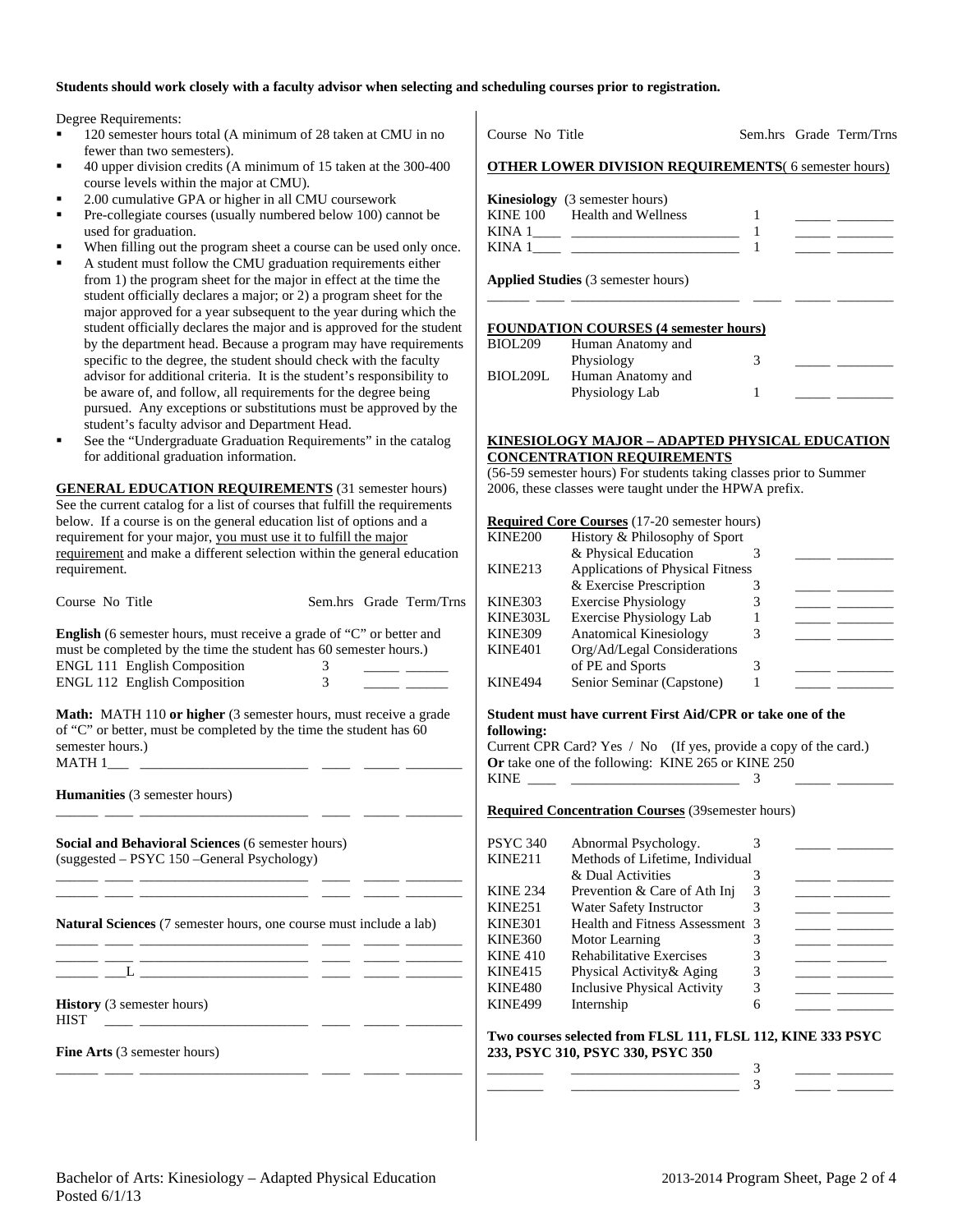| Course No Title                                                                                                                                                                                                                                                                                                 | Sem.hrs Grade Term/Trns | Title<br>Course No | Sem.hrsGrade Term/Trns |
|-----------------------------------------------------------------------------------------------------------------------------------------------------------------------------------------------------------------------------------------------------------------------------------------------------------------|-------------------------|--------------------|------------------------|
| <b>Electives</b> (All college level courses appearing on your final transcript,<br>not listed above that will bring your total hours to 120 hours.) $20 - 23$<br>hours. Depending on the courses taken to satisfy the concentration<br>requirement - Up to 5 hours of upper division electives may be required. |                         |                    |                        |
|                                                                                                                                                                                                                                                                                                                 |                         |                    |                        |